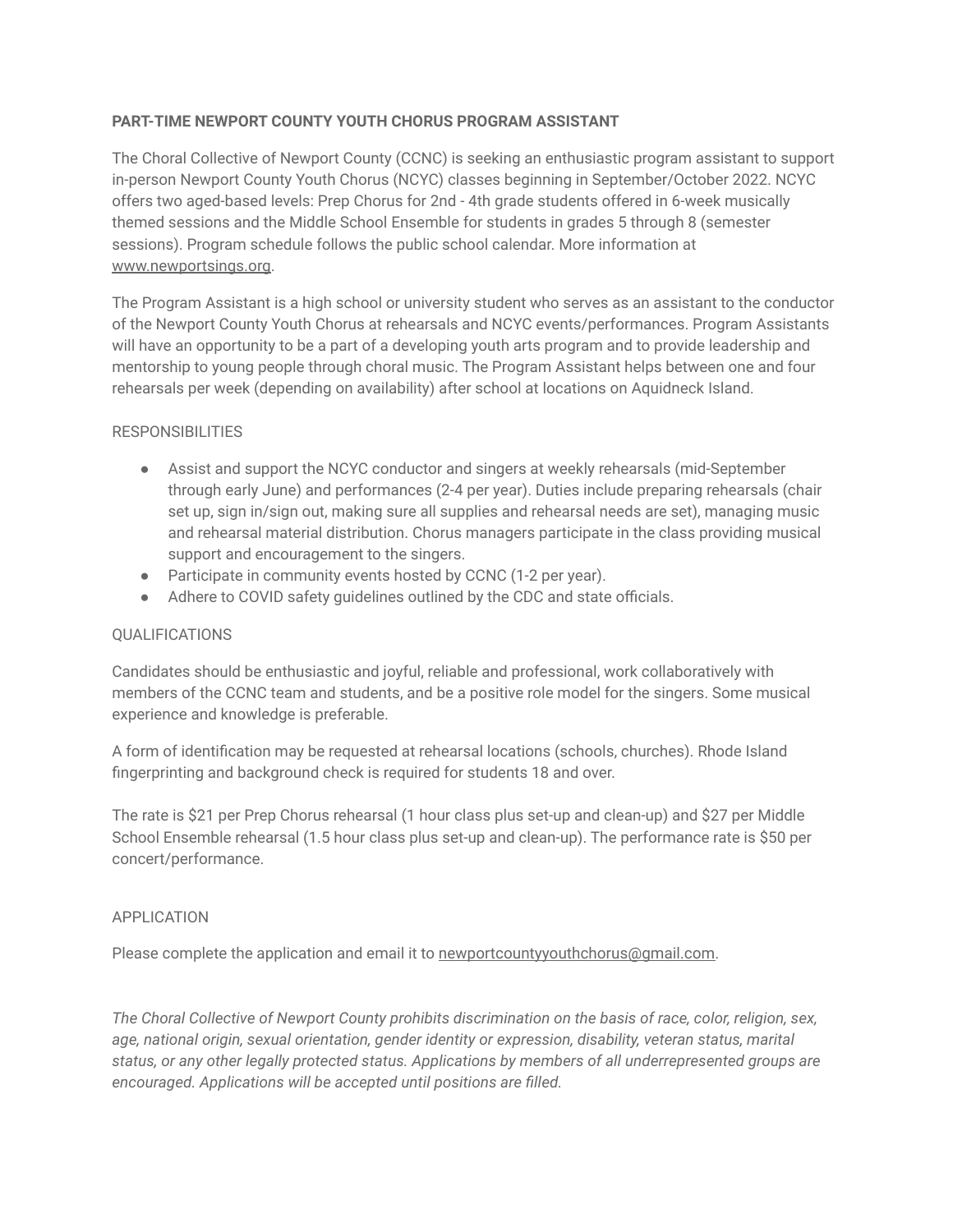| PROGRAM ASSISTANT APPLICATION                                                                        |  |    |                             |     |                                                        |                |   |
|------------------------------------------------------------------------------------------------------|--|----|-----------------------------|-----|--------------------------------------------------------|----------------|---|
|                                                                                                      |  |    |                             |     |                                                        |                |   |
| DOB: _____ / _____ / ____________ Age:______                                                         |  |    |                             |     |                                                        |                |   |
|                                                                                                      |  |    |                             |     |                                                        |                |   |
| Grade / Collegiate Yr (2022-2023): 9 10                                                              |  | 11 | 12                          | Fr. | Soph. Jr. Sen.                                         |                |   |
|                                                                                                      |  |    |                             |     |                                                        |                |   |
|                                                                                                      |  |    | Is it OK to text you? Y / N |     |                                                        |                |   |
| Do you drive? Y / N                                                                                  |  |    |                             |     | Will you have transportation to/from rehearsals? Y / N |                |   |
| 2022-2023 rehearsal schedule: check all classes for which you are applying/are available (check      |  |    |                             |     |                                                        |                |   |
| only days/locations that work for you):                                                              |  |    |                             |     |                                                        |                |   |
| <sup>o</sup> Middle School Ensemble, Mondays, 3:15 - 4:45 pm, Martin Luther King Community Center,   |  |    |                             |     |                                                        |                |   |
| Newport                                                                                              |  |    |                             |     |                                                        |                |   |
| <sup>o</sup> Prep Chorus, Tuesdays, 3:30 - 4:30 pm, Martin Luther King Community Center, Newport     |  |    |                             |     |                                                        |                |   |
| <sup>o</sup> Middle School Ensemble, Thursdays, 3:30 - 5:00 pm, Calvary United Methodist, Middletown |  |    |                             |     |                                                        |                |   |
| <sup>o</sup> Prep Chorus, Thursdays, 5:15 - 6:15 pm, Calvary United Methodist, Middletown            |  |    |                             |     |                                                        |                |   |
| How many total classes are you available to assist per week: 1 2                                     |  |    |                             |     |                                                        | 3 <sup>7</sup> | 4 |
| Reference #1                                                                                         |  |    |                             |     |                                                        |                |   |
|                                                                                                      |  |    |                             |     |                                                        |                |   |
|                                                                                                      |  |    |                             |     |                                                        |                |   |
|                                                                                                      |  |    |                             |     |                                                        |                |   |
|                                                                                                      |  |    |                             |     |                                                        |                |   |
| Reference #2                                                                                         |  |    |                             |     |                                                        |                |   |
|                                                                                                      |  |    |                             |     |                                                        |                |   |
|                                                                                                      |  |    |                             |     |                                                        |                |   |
| Phone: $(\_\_)$                                                                                      |  |    |                             |     |                                                        |                |   |
|                                                                                                      |  |    |                             |     |                                                        |                |   |
| If under 18, please complete the following:                                                          |  |    |                             |     |                                                        |                |   |
|                                                                                                      |  |    |                             |     |                                                        |                |   |
|                                                                                                      |  |    |                             |     |                                                        |                |   |
|                                                                                                      |  |    |                             |     |                                                        |                |   |
|                                                                                                      |  |    |                             |     |                                                        |                |   |
| Laive permission for my object to be photographed and/or videotaped for use in Cheral Collective     |  |    |                             |     |                                                        |                |   |

I give permission for my child to be photographed and/or videotaped for use in Choral Collective of Newport County promotional materials/website. \_\_\_\_\_\_\_ YES \_\_\_\_\_\_ NO